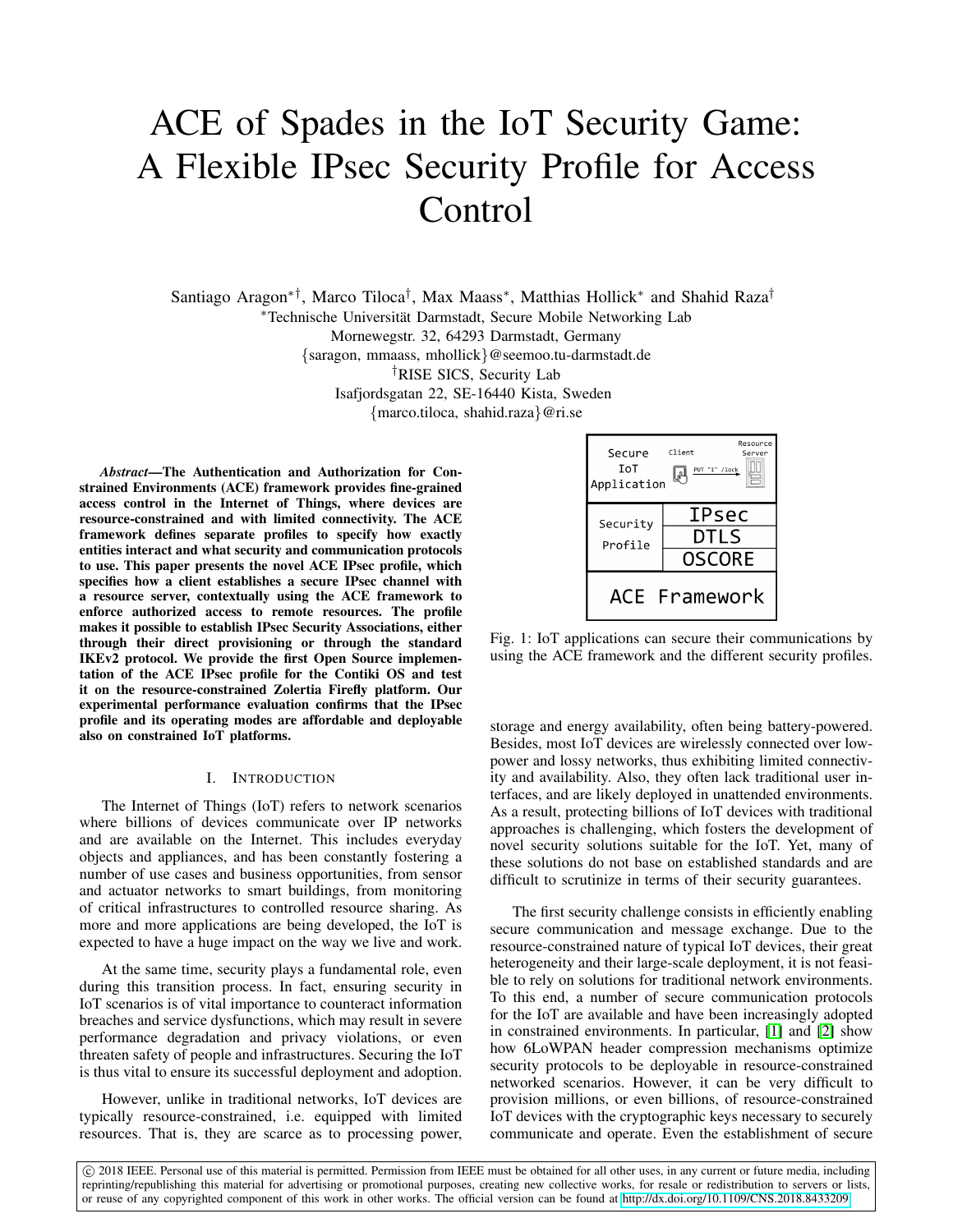sessions based on pre-shared symmetric keys can easily result in hard-to-manage and poorly scalable key distribution.

The second critical security aspect concerns authorization and access control. Typically, a *Client* wants to access a resource hosted on a *Resource Server* (RS), which is often deployed as a resource-constrained device. This requires the Client and the RS to mutually authenticate, and must permit the RS to verify Client requests as previously authorized. In order to enable fine-grained and flexible access control in the IoT, the *Authentication and Authorization for Constrained Environments* (ACE) framework has been proposed [\[3\]](#page-8-2), building on the authorization framework OAuth 2.0 [\[4\]](#page-8-3).

The ACE framework relies on an *Authorization Server* (AS), that has a trust relation with the RS and authorizes resource accesses from requesting Clients, based on pre-defined policies. However, the ACE framework admits the definition of separate *profiles* describing how these actors interact with each other and what communication and security protocols they use. A few profiles have been proposed, including [\[5\]](#page-8-4) for the DTLS protocol [\[6\]](#page-8-5), as well as [\[7\]](#page-8-6) for OSCORE [\[8\]](#page-8-7). The choice of the particular profile to use has to take into account the specific use case and its security requirements, as well as the related trust and security models. This naturally leads to the most suitable communication and security protocols to adopt, and hence to the related profile describing how to use them in the ACE framework. Figure [1](#page-0-0) shows how an IoT application for home automation can leverage on the ACE Framework profiles, e.g. a traditional Internet host like a Smart phone can secure its communications with a smart lock using IPsec, DTLS or OSCORE.

This paper presents the novel ACE IPsec profile, which describes how Client and RS set up and use an IPsec channel [\[9\]](#page-8-8), contextually with the access control enforced by the AS. The profile displays two key benefits tightly paired with the access control provided by the ACE framework.

First, it enables secure communication between Client and RS at the network layer, by flexibly leveraging the IPsec security protocols AH [\[10\]](#page-8-9) and ESP [\[11\]](#page-8-10), and thus counteracting network-layer attacks such as IP spoofing. This is fundamentally achieved by establishing IPsec *Security Associations* between Client and RS. Second, it efficiently addresses the provisioning of key material, by embedding the process in the authorization workflow of the ACE framework and taking advantage of the AS. Specifically, the IPsec Security Associations can be generated by the AS, and then directly provided to Client and RS. As an alternative, the AS provides the Client and RS with the necessary key material to establish the IPsec Security Associations through the standard IKEv2 protocol [\[12\]](#page-8-11), based either on symmetric or asymmetric cryptography.

In order to encourage wider acceptance and interoperability across multiple vendors, we submitted a draft description of our profile to the IETF for possible standardization [\[13\]](#page-8-12). The draft focuses on the theoretical contribution and practical considerations, and it does not refer to a particular implementation or experimental evaluation of the IPsec profile.

In this paper, we additionally describe our implementation

of the ACE framework and the ACE IPsec profile for the Contiki OS [\[14\]](#page-8-13). We test it on real IoT devices using the resource-constrained Zolertia Firefly platform [\[15\]](#page-8-14). Our implementation covers all the actors in the ACE framework and is available as open source software at [\[16\]](#page-8-15). To the best of our knowledge, this is the first implementation of the ACE framework for the Contiki OS, and the first one ever of its IPsec profile. Additionally, it targets scenarios where even the AS is a resource-constrained device.

We utilize our implementation to experimentally evaluate the performance of the ACE framework when using the novel IPsec profile under different channel establishment and authentication methods. In particular, we consider message size, memory and energy consumption, and time required for the Client to perform an authorized resource access at the RS. Our results confirm that the IPsec profile is affordable on resource-constrained devices, and hence is effectively deployable in IoT scenarios to enforce access control paired with IPsec-based secure communication.

The rest of the paper is organized as follows. Section [II](#page-1-0) discusses the related work. Section [III](#page-2-0) introduces background concepts and technologies. In Section [IV,](#page-4-0) the ACE IPsec profile is introduced. Section [V](#page-6-0) presents our performance evaluation. Finally, Section [VI](#page-8-16) draws conclusive remarks.

# II. RELATED WORK

<span id="page-1-0"></span>Different profiles have been proposed for the Authentication and Authorization for Constrained Environments (ACE) framework. In [\[5\]](#page-8-4), Gerdes *et al.* describe the Datagram Transport Layer Security (DTLS) profile, which delegates the authorization and authentication of a Client device to the establishment of a DTLS session [\[6\]](#page-8-5) between the Client and a Resource Server (RS). Specifically, DTLS can be used in the symmetric Pre-Shared Key (PSK) mode or the asymmetric Raw Public Key (RPK) mode. If the PSK mode is used, the successful establishment of a DTLS session also acts as a proof-of-possession (PoP) for the Client's PSK. In case the RPK mode is used, the Client is authenticated through its asymmetric public key. Finally, this profile uses the Constrained Application Protocol (CoAP) [\[17\]](#page-8-17) over DTLS between Client and RS. The feasibility of securing CoAP messages with DTLS has been investigated in [\[1\]](#page-8-0).

The OSCORE profile of ACE proposed by Seitz *et al.* [\[7\]](#page-8-6) provides communication security between Client and RS by means of the Object Security for Constrained RESTful Environments (OSCORE) protocol [\[8\]](#page-8-7). OSCORE ensures request/response binding and selectively protects CoAP messages at the application layer, by using the compact *CBOR Object Signing and Encryption* (COSE) [\[18\]](#page-8-18) based on the *Concise Binary Object Representation* (CBOR) [\[19\]](#page-8-19) as data encoding format. This provides true *end-to-end* secure communication between Client and RS, even in the presence of (untrusted) intermediary CoAP proxies, which remain able to perform their intended operations (e.g. message caching). This is not possible when DTLS is used, as it requires transport-layer security to be terminated at the proxy, which is thus able to inspect and possibly alter the entire content of CoAP messages exchanged between Client and RS. A secure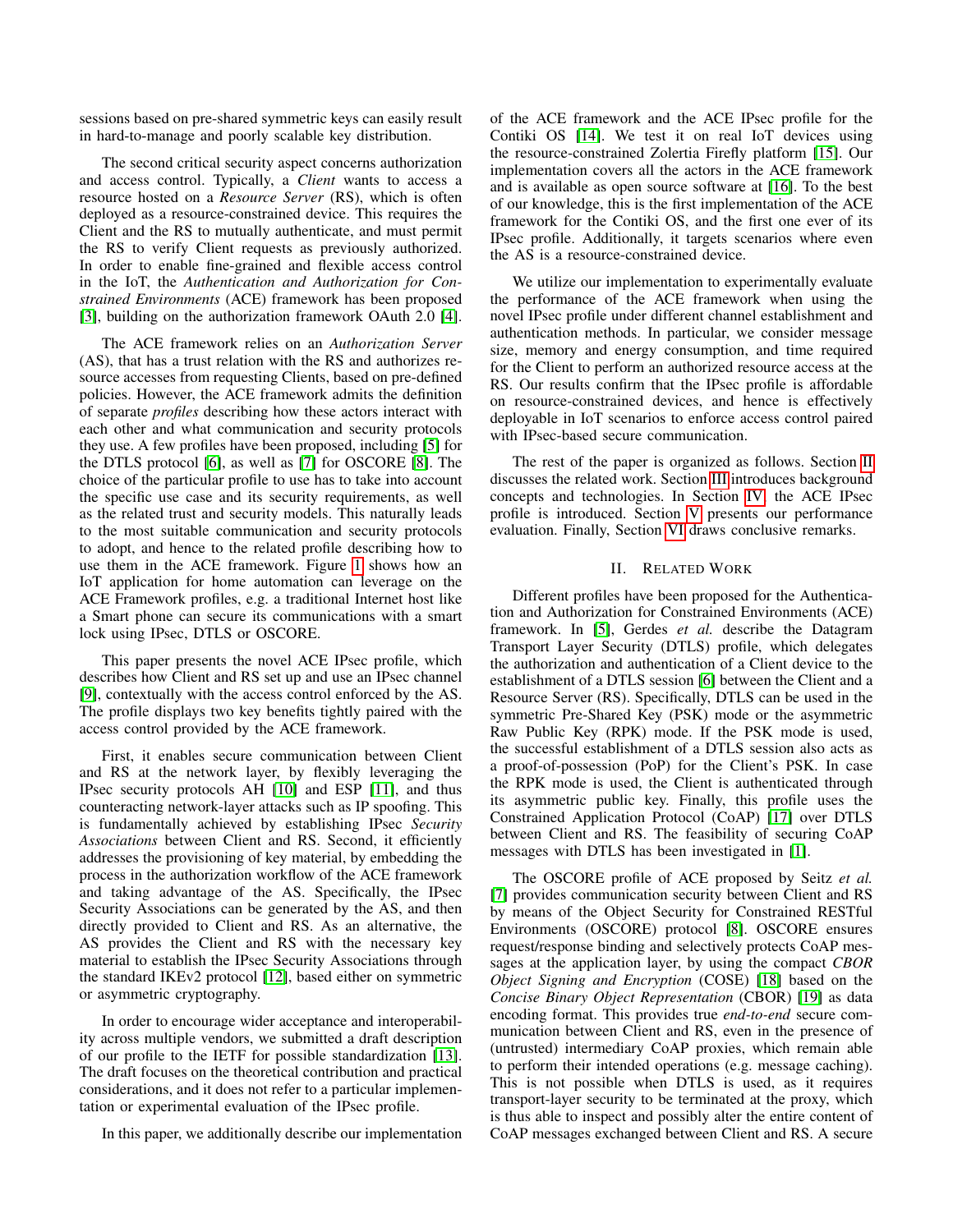context can be established directly from a symmetric PoP key, or by using external key establishment protocols. Currently, the DTLS and OSCORE profiles have not been implemented or evaluated for resource-constrained IoT devices.

Compared to the OSCORE profile, the IPSec profile presented in this paper preserves and leverages a flexible key establishment based on the IKEv2 protocol [\[12\]](#page-8-11), tightly paired with ACE authorization process. In addition, it makes it possible to employ policy-based traffic filtering, also during the actual establishment of IPsec channels between Client and RS. In contrast, this feature is not available for the DTLS and OSCORE profiles. Besides, we have implemented the IPsec profile together with the ACE framework on the Contiki OS, and tested it over resource-constrained IoT devices.

Finally, Sciancalepore *et al.* propose a different authorization framework for the IoT [\[20\]](#page-8-20), also based on OAuth 2.0 and other standard protocols. In particular, it provides access control through an intermediary gateway acting as mediator between IoT networks and non-constrained Internet segments. However, unlike the ACE framework, [\[20\]](#page-8-20) displays a considerably higher level of complexity and requires the intermediary gateway to be fully trusted.

# III. BACKGROUND

<span id="page-2-0"></span>In this section, we review the main concepts and building blocks considered by the IPsec profile presented in the paper.

## *A. OAuth 2.0*

A typical security requirement in the Internet is *authorization*, i.e. the process for granting approval to a *client* that wants to access a resource [\[21\]](#page-8-21). The Open Authentication 2.0 (OAuth 2.0) authorization framework has asserted itself among the most adopted standards to enforce authorization [\[4\]](#page-8-3). OAuth 2.0 relies on an *Authorization Server* (AS) entity, and addresses all common issues of alternative approaches based on credential sharing, by introducing a proper authorization layer and separating the role of the actual *resource owner* from the role of the *client* accessing a resource.

Specifically, OAuth 2.0 allows a client entity (e.g. a user, a host) to obtain a specific and limited access to a remote resource, hosted at a *Resource Server* (RS), while enforcing the permission from the original resource owner. That is, the resource owner grants authorization through the intermediary AS, which in turn provides the client with an *access token* including the actual authorization information. Access tokens consist of strings that are opaque to the client and encode decisions for authorized resource access in terms of duration and scope. Such decisions are ultimately taken by the AS and enforced by the RS upon processing the access token.

In addition, the AS prevents non-authorized parties from tampering with issued access token or possibly generating bogus ones. To this end, the client presents the access token to the RS upon accessing the intended resource. Then, the RS verifies that the access token is valid, before proceeding with processing and serving the request from the client. This requires that: i) the client is pre-registered at the AS; ii) the AS securely communicates with both the client and the RS; and iii) the AS and RS have pre-established a trust relation. An AS may be associated with multiple RSs at the same time. The involved parties perform RESTful interactions via the HTTP protocol [\[22\]](#page-8-22), contacting the RESTful *endpoints* associated to specific steps in the OAuth 2.0 flow.

The approach adopted by OAuth 2.0 has become more and more important in IoT scenarios, where heterogeneous and resource constrained devices are deployed on a large scale, often configured as RS. However, these peculiarities make OAuth 2.0 *as is* not suitable for the IoT. This motivated the design of the *Authentication and Authorization for Constrained Environments* (ACE) framework [\[3\]](#page-8-2), as a standard proposal under the Internet Engineering Task Force (IETF). The ACE framework builds on OAuth 2.0 in order to adapt and extend it for enforcing authorization in constrained IoT environments. To this end, it uses the basic OAuth 2.0 mechanisms where possible, while also providing application developers with extensions, profiles and additional guidance to ensure a privacy-oriented and secure usage.

*a) Actors:* The ACE framework considers the following four actors, in accordance with the main paradigm inherited from OAuth 2.0.

Client: the entity accessing a remote protected resource. Resource Server (RS): the entity hosting protected resources and serving requests from authorized clients. Authorization is enforced through access tokens that requesting clients provide to the endpoint */authz-info* at the RS via a POST request. Authorization Server (AS): the entity authorizing Clients to access protected resources at the RS. The AS is typically equipped with plenty of resources and hosts two endpoints: i) the */token* endpoint, for receiving Access Token Requests from Clients; and ii) the */introspect* endpoint, that the RS can use to query for extra information on received access tokens. Resource Owner (RO): the entity owning a protected resource hosted at the RS, and entitled to grant access to it. The RO can dynamically provide its consent for giving a Client access to a protected resource, according to the traditional OAuth flows. However, the ACE framework is especially tailored to resource-constrained settings, where such consent is typically pre-configured as authorization policies at the AS. Such policies are then evaluated by the AS upon receiving a token request from a Client. In particular, the policies from the RO influence what claims the AS ultimately includes into the access token released to a requesting client.

*b) Building Blocks:* From an operational point of view, the ACE framework consists of the following building blocks.

OAuth [\[4\]](#page-8-3) defines the overall authentication paradigm resulting in the protocol flows and actors' interaction.

CoAP [\[17\]](#page-8-17) is a RESTful application-layer protocol for the IoT, typically running over UDP and able to greatly limit overhead and message exchanges. As CoAP is lightweight and tailored to resource-constrained IoT devices, it is the preferred choice in the ACE framework. Also, CoAP has been designed to explicitly support operations of intermediary Proxy nodes.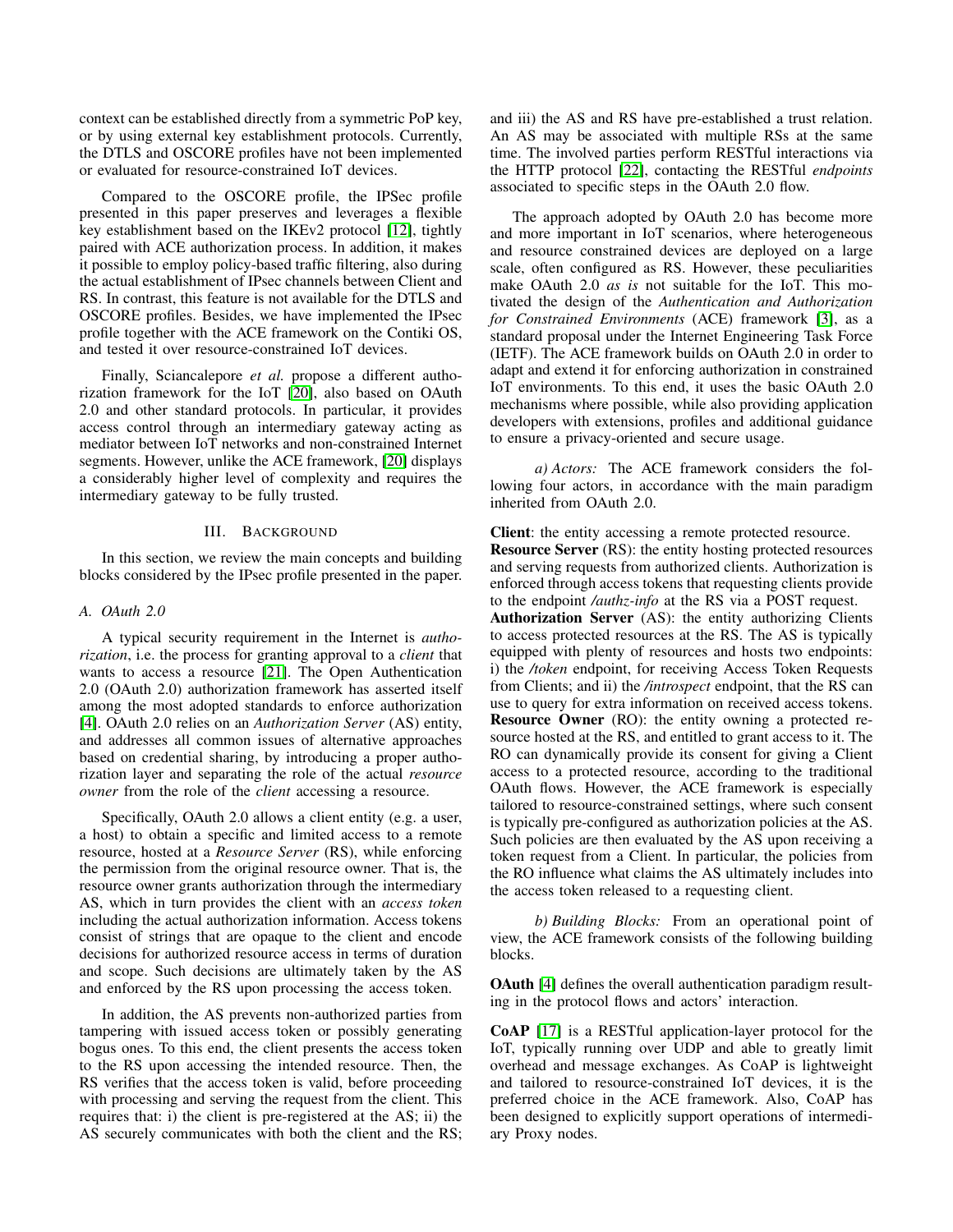Concise Binary Object Representation (CBOR) [\[19\]](#page-8-19) is a compact version of JavaScript Object Notation (JSON) [\[23\]](#page-8-23), i.e. a light-weight format for data interchange which is easy to create and process. In particular, CBOR enables binary encoding of small messages conveying self-contained access tokens, CoAP POST parameters, and CoAP responses.

CBOR Object Signing and Encryption (COSE) [\[18\]](#page-8-18) enables application-layer security in the ACE framework, especially in order to secure access tokens.

*c) Authorization credentials:* In order to access protected resources hosted at a RS, a Client must get the right authorization credentials in the form of an access token. Specifically, an access token is a data structure including authorization permissions issued by the AS, provided to the Client, and delivered to the RS for authorized resource access. Access tokens are opaque to the Client, i.e. their semantics are unknown to the Client, and are cryptographically protected, e.g. by means of COSE [\[18\]](#page-8-18). That is, access tokens are intelligible only to the RS and the AS.

A proof-of-possession (PoP) token is an access token bound to a cryptographic key, which is used by the RS to authenticate a Client request. PoP tokens rely on the AS to act as Trusted Third Party (TTP), in order to bind a PoP key (PoPK) to an access token. PoP keys can be based on symmetric or asymmetric cryptography. In case of a symmetric PoP key, the AS generates it and provides it to the Client and the RS. To this end, the AS can: i) make it available at the */introspect* endpoint; or ii) provide it to the RS (Client) in the access token (Access Token Response). For asymmetric PoP keys, the Client generates a key pair, and provides the public key to the AS in the Access Token Request. Also, the AS provides the RS' public key to the Client in the Access Token Response. The Client's public key is made available to the RS through the */introspect* endpoint, or conveyed in the access token.

The ACE framework delegates to separate *security profiles* the description of how enforcing secure communication and mutual authentication among the involved parties, as well as the details about their specific interactions. In particular, a security profile must specify: i) the communication and security protocols between the RS and the Client, as well as the methods to achieve mutual authentication; ii) the communication and security protocols for interactions between the Client and the AS; iii) the PoP protocols to use and how to select one; and iv) the mechanisms to protect the */authzinfo* endpoint at the RS. The AS informs the Client of the specific profile to use by means of the *profile* parameter in the Access Token Response. Also, the AS is expected to know what profiles are supported by the Client and RS.

# *B. The ACE framework*

The protocol flow in the ACE framework consists of the following steps, also shown in Figure [2.](#page-3-0) Communications between Client and AS as well as between RS and AS should be secured, in accordance with the used security profile. (A) Access Token Request. The Client sends an *Access Token Request* to the */token* endpoint at the AS. This includes

<span id="page-3-0"></span>

Fig. 2: ACE framework's protocol flow (adapted from [\[3\]](#page-8-2)).

information about the Client's credentials and the requested permissions for accessing the protected resource at the RS. (B) Access Token Response + RS Information. Once it has successfully processed the Access Token Request received at step (A), the AS generates an *access token* and provides it to the Client in the Access Token Response. The access token and the Access Token Response include also RS information and relevant parameters such as token type, expiration time, scope, state, security profile to be used and PoP key.

(C) Token + Request. First, the Client sends the access token to the */authz-info* endpoint at the RS, followed by the actual Resource Request at the specific resource endpoint. The RS and the Client authenticate each other and set up a secure communication channel, according to the security profile specified by the AS and the related PoP keys. The RS can validate the access token entirely by itself, or by interacting with the AS via the */introspect* endpoint.

(D) Introspection Request. The RS may send the access token for validation to the */introspect* endpoint at the AS. If the access token is self-contained and the RS can validate it by itself, this step as well as step (E) can be omitted.

(E) Token Introspection Response + Client Token. Upon receiving an Introspection Request from the RS, the AS validates the access token and replies to the RS. The response includes extra information to achieve mutual authentication between the Client and the RS. Additional parameters meant to be forwarded to the Client are sent as a Client Token.

(F) Protected Resource Response. Once the access token has been successfully validated and a secure channel has been established, the RS processes the Resource Request received from the Client at step (C). Then, the RS provides the requested resource to the Client over the established secure channel, in accordance with the used security profile.

# *C. IPsec and IKEv2*

The IPsec suite is a collection of protocols to secure IP-based communications at the network layer [\[9\]](#page-8-8). It fundamentally relies on *Security Associations* (SAs), each of which describes how to secure a one-way channel between two parties. Thus, two SAs are required to secure a two-way communication channel. An IPsec SA is identified by a Security Parameters Index (SPI), and it specifies cryptographic material, as well as the parameters and protocols to secure IP packets through the IPsec channel. This includes the security protocol to be used, i.e. Authentication Header Protocol (AH)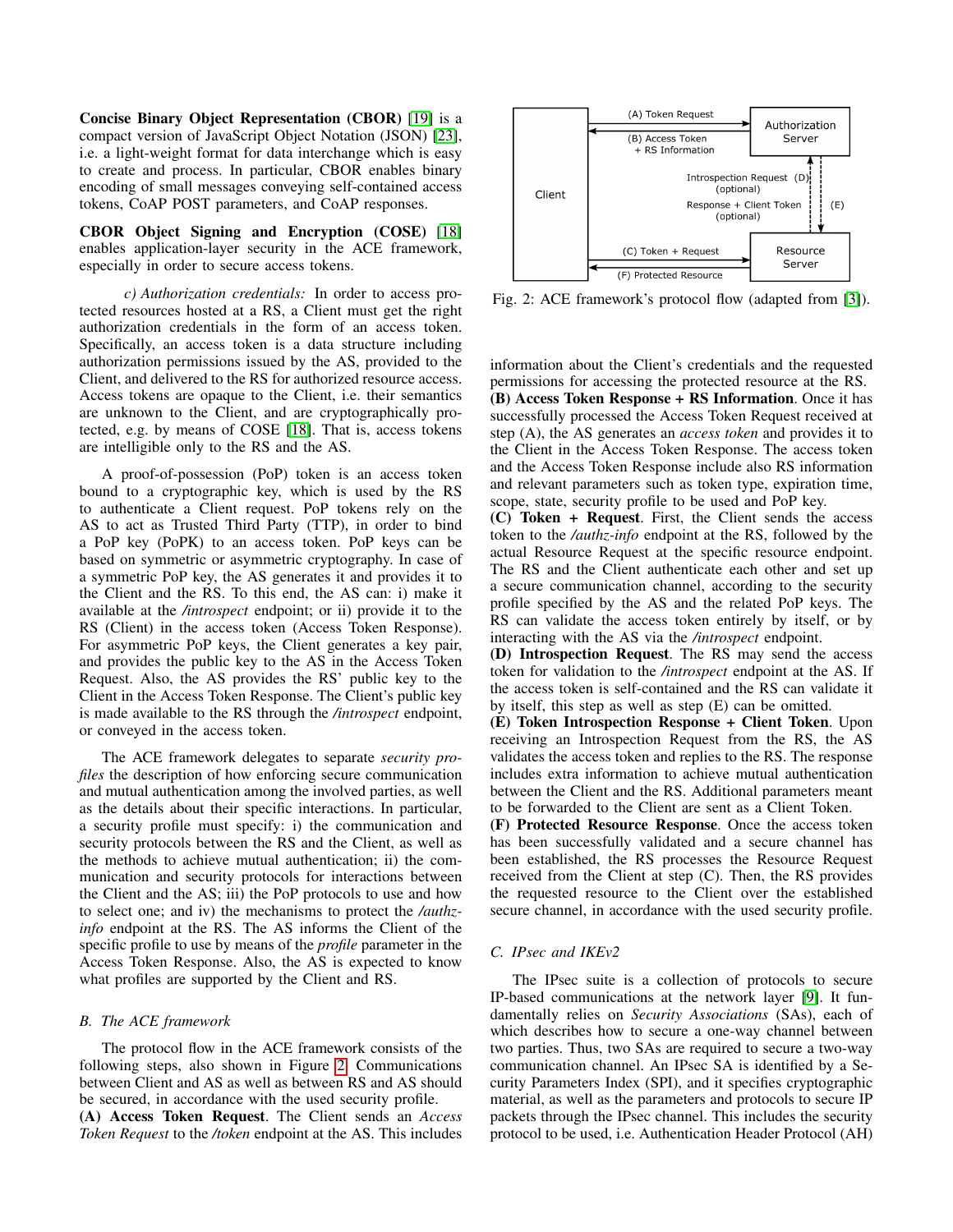[\[10\]](#page-8-9) or Encapsulating Security Protocol (ESP) [\[11\]](#page-8-10).

In particular, AH enables connectionless integrity and data origin authentication. Instead, ESP provides confidentiality, data origin authentication, connectionless integrity, replay protection and limited traffic flow confidentiality. Although both protocols provide integrity protection, AH additionally protects the header of IP packets. Both AH and ESP can operate in two modes, namely *transport* and *tunnel*. The former processes IP packets without changing the IP headers, while the latter encapsulates the original IP packet into a new one, thus protecting its payload and header.

Finally, SAs are established manually or dynamically, e.g. by using Internet Key Exchange Protocol version 2 (IKEv2) [\[12\]](#page-8-11) as key exchange protocol. In particular, IKEv2 enables mutual authentication between two parties through a Diffie-Hellman (DH) key exchange, using the pre-shared key (PSK) or the certificate raw public key (Cert) mode. The usual execution of IKEv2 consists of two pairs of request/response messages, i.e. IKE SA INIT and IKE AUTH. This establishes: i) an IKEv2 SA to protect IKEv2 traffic; and ii) a first IPsec SA to protect the actual IP traffic. Further SAs can be derived through CREATE\_CHILD\_SA messages.

## IV. PROTOCOL OVERVIEW

<span id="page-4-0"></span>In this section, we describe the ACE IPsec profile. The profile provides an operative instance of the ACE framework, by defining the communication and security protocols used by a Client to perform an authenticated and authorized access to a protected resource hosted at a Resource Server (RS). In particular, it considers the IPsec protocol suite and the IKEv2 key management protocol to enforce secure communications between Client and RS, server authentication and proof-ofpossession bound to an ACE access token.

Hereafter, we denote with SA-C the SA used for the unidirectional IPsec channel from the Client to the RS, while with SA-RS the SA used for the unidirectional IPsec channel from the RS to the Client. Also, information to build SAs is encoded as the newly introduced *ipsec* structure in the ACE access token. Such information includes: i) two SPIs, namely *SPI SA C* and *SPI SA RS*; ii) the IPsec mode, i.e. transport or tunnel; iii) the security protocol, i.e. AH or ESP; iv) cryptographic keys; v) the key establishment method to fully setup the two-way IPsec channel; and vi) the SAs' lifetime. In particular, *SPI SA C* (*SPI SA RS*) refers to SA-C (SA-RS). In case tunnel mode is chosen, source and destination IP addresses are also specified.

#### <span id="page-4-1"></span>*A. Key Establishment Methods*

The IPsec profile provides three methods for establishing a pair of SAs, and hence a two-way IPsec channel between Client and RS. The three methods are: i) *Direct Provisioning* (DP); ii) establishment with IKEv2 and symmetrickey authentication; and iii) establishment with IKEv2 and asymmetric-key authentication. For every method, the *ipsec* structure always specifies the protocol mode, the security protocol and the SAs' lifetime. Instead, the SPIs, algorithm and cryptographic keys are specified in different ways, depending on the specific key establishment method. That is, if the Direct Provisioning (DP) method is used, this set of information are explicitly provided. Otherwise, that is IKEv2 is used as Key Management Protocol (KMP), this set of information is not explicitly provided, but rather negotiated and established when the Client and RS performs IKEv2.

The choice of the particular method to use should be driven by the capabilities of the Client and RS, as well as by the policies and infrastructure used in the specific use case for provisioning and managing key material. In particular, the DP method is extremely efficient and hence preferable for very constrained devices, as the Client and RS do not take the explicit burden to establish an SA pair. However, it does not provide strict assurances in terms of perfect forward secrecy. On the other hand, the two methods based on IKEv2 do provide perfect forward secrecy, as a native feature of the IKEv2 protocol. However, this requires the Client and RS to perform a full establishment of their SA pair through IKEv2, with a consequent considerable commitment in terms of resources. The particular choice among IKEv2 symmetric-key and asymmetric-key authentication method really depends on the key infrastructure of the specific use case. While Certificate-based public keys are typically more cumbersome to handle and process, they are often preferable to pre-shared keys that do result in more efficient processing while at the same in more complicated provisioning and management operations. In the following, we provide more details about the three key establishment methods.

1) Direct Provisioning (DP). In this method, the SA pair is pre-defined by the AS. That is, SA-RS and SA-C are specified in the access token and in the RS Information of the Access Token Response that the AS sends to the Client. Note that the AS cannot guarantee the uniqueness of the *SPI SA C* identifier at the RS, and of the *SPI SA RS* identifier at the Client. In order to address possible collisions with a previously defined SPI, the AS generates *SPI SA C* and *SPI SA RS* as random values. By doing so, the probability of a collision to occur is at most  $2^{-32}$  for 32-bit long SPIs.

In case a collision occurs at the RS, i.e. the RS receives an access token with a *SPI SA C* value already used by another SA, the RS replies to the Client with an error message and aborts the setup of the IPsec channel. In network scenario scenarios where such additional overhead is not affordable, it is possible to reserve in advance a pool of SPI values intended to be used only with the DP method. This pool is exclusively managed by the AS. Then, when an IPsec channel is closed and the related pair of SAs become stale, the RS asks the AS to restore the SPI of that SA-C as available.

Instead, in case a collision occurs at the Client, i.e. the Client receives a *SPI SA RS* value already used by other SA, the Client sends a second Access Token Request to the AS, asking for an updated access token. This token request also includes an *ipsec* structure containing only the field *SPI SA RS* specifying an available identifier to use. Then, the AS replies with the corresponding Access Token and RS Information updated only as to the requested *SPI SA RS*.

2) IKEv2 with symmetric-key authentication. This method uses the IKEv2 protocol to establish the SA pair between Client and RS, while providing mutual authentication through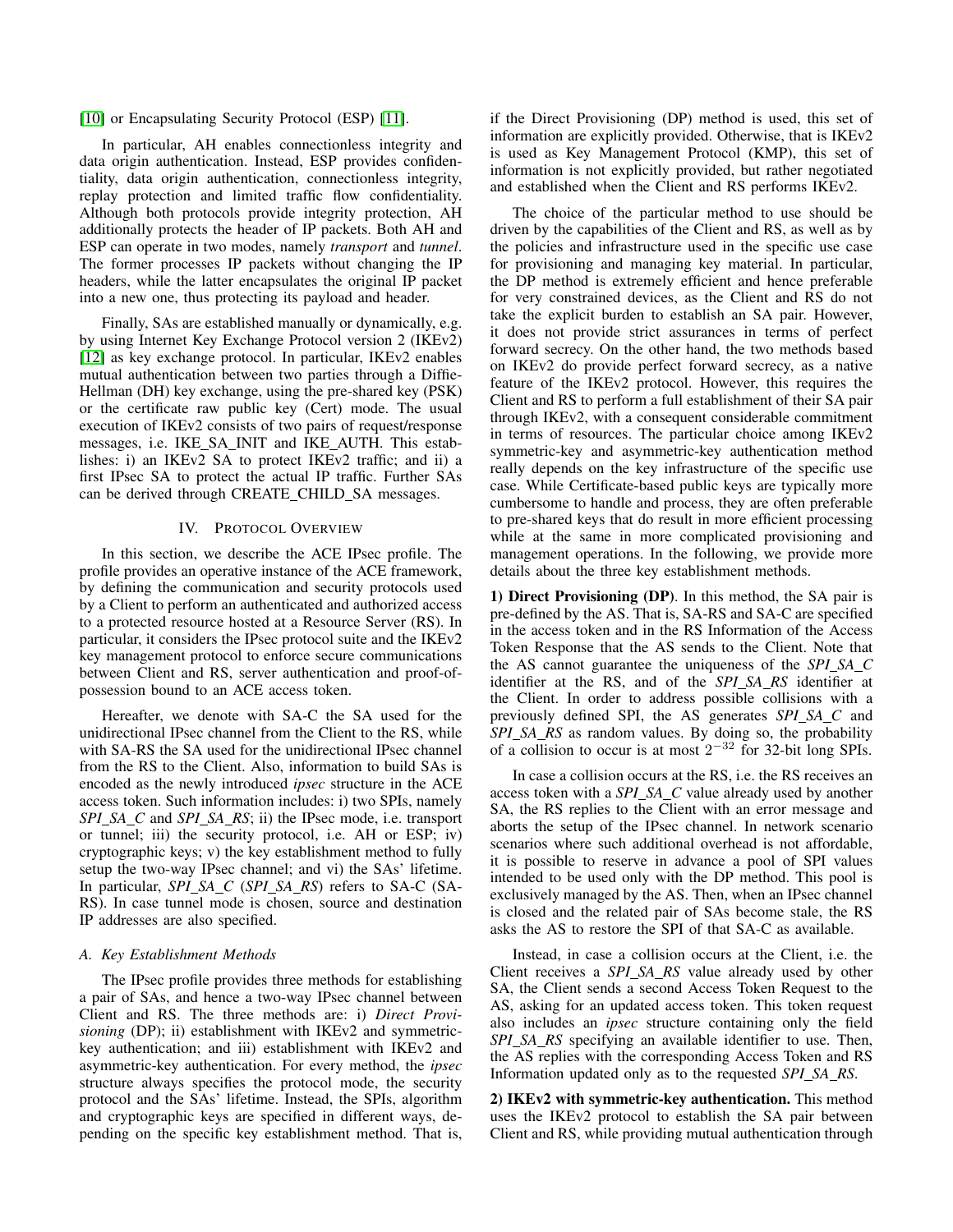symmetric cryptography. The Client and RS run IKEv2 in symmetric mode, using a symmetric PSK provided by AS and bound to the access token as a PoP key. The PSK is made available to the Client in the Access Token Response, and to the RS in the access token. If the Client is interacting with the RS for the first time, the AS includes also a unique key identifier of the PSK in the Access Token Response. Otherwise, the Client includes in the Access Token Request a key identifier pointing at a previously established PSK.

3) IKEv2 with asymmetric-key authentication. This method uses the IKEv2 protocol to establish the SA pair between Client and RS, while providing mutual authentication through asymmetric cryptography. The Client and RS run IKEv2 in asymmetric mode, using their RPK or Certificatebased Public Key (CPK) bound to the access token as PoP keys. The RS's RPK/CPK is made available to the Client in the Access Token Response, while the Client's RPK/CPK is made available to the RS in access token. Similarly to the previous method, if the Client is interacting with the AS for the first time, it includes its RPK or CPK in the Access Token Request. Otherwise, the Client includes a key identifier linked to its own RPK or CPK, which is already available at the AS.

# *B. Protocol Description*

In this section, we describe the message exchanges occuring in the ACE framework, in the presence of our Internet Protocol Security (IPsec) profile. Intuitively, the workflow consists of three phases, as shown in Figure [3.](#page-5-0)

Phase (I) - Unauthorized Client to Resource Server. During this phase, the Client can retrieve information necessary to contact the AS, unless already available. In particular, the Client sends an *unauthorized request* to the RS, which formally denies the request and replies by indicating the associated AS to contact for obtaining an access token.

**Phase (II) - Client to Authorization Server.** During this phase, the Client sends an Access Token Request to the */token* endpoint at the AS, indicating the resource of interest at the RS and the access *scope*, i.e. the intended operations on such resource. Then, the AS processes the Access Token Request and verifies that the Client is allowed to access the specified protected resource at the RS. In such a case, the AS replies with an access token and the RS information as part of the Access Token Response. In particular, the access token (RS information) includes parameters and key material intended for the RS (the Client) to set up an IPsec as a pair of SAs.

The exact information to exchange between the Client and the AS depends on the SA establishment method [IV-A.](#page-4-1) Unlike the DP method, the alternative ones require the Client and the RS to establish the SA pair by running IKEv2. To this end, the AS indicates the specific KMP to use in the *kmp* field of the access token and of the RS Information. Specifically, *kmp* is set to *"ikev2"* to signal the use of the IKEv2 protocol. Provided that the involved parties have the necessary support, it is possible to use and specify a different key management protocol. Note that the AS is aware of the Client's and RS's capabilities as well as of RS's preferred and supported communication settings [\[3\]](#page-8-2). Therefore, the AS is

<span id="page-5-0"></span>

Fig. 3: IPsec profile message exchange (adapted from [\[13\]](#page-8-12)).

able to set the security and network Parameters for the SA pair consistently with that Client-RS pair.

Phase (III) - Client to Resource Server In this phase, the Client posts the access token to the */authz-info* endpoint at the AS, through a POST CoAP message. Then, the Client and the RS set up the SA pair and the IPsec channel, based on the establishment method signalled by the AS. In particular:

*a*) The DP method is signalled by the presence of the *ipsec* structure, while the "COSE\_Key" field is not present.<sup>[1](#page-5-1)</sup>.

*b*) A symmetric-key authenticated establishment is signalled by including a *"COSE Key"* object with the key type parameter *"kty"* set to *"Symmetric"*, and by indicating the usage of IKEv2 with the *kmp* field set to *"ikev2"*.

*c*) An asymmetric-key authenticated establishment is indicated by including a *"COSE Key"* object with the key type parameter *"kty"* indicating the usage of asymmetric cryptography, e.g. *"EC"*, by and indicating the usage of IKEv2 with the *kmp* field set to *"ikev2"*.

In case the DP method is used, the Client and the RS already have all the information to start the IPsec channel, and do not need to explicitly interact with each other. Instead, if any of the authenticated establishment methods is used, the Client and the RS perform an actual SA pair establishment through IKEv2 according to the authentication mode indicated by the *"kty"* field. In the following, we describe how the client and Client and RS finalize/setup the IPsec channel, given the specific establishment method.

*a*) *Direct Provisioning*. The Client derives all the necessary key material from the *"seed"* field of the *"ipsec"* structure in the RS Information. The Client uses the *seed* to perform the a key derivation algorithm as in IKEv2 [\[12\]](#page-8-11). Upon correct submission and successful verification of the access token at the */authz-info* endpoint, the RS performs the same key derivation process. The RS replies to the Client over the IPsec channel, according to what specified in SA-RS. Thereafter, any further communication performed during

<span id="page-5-1"></span><sup>&</sup>lt;sup>1</sup>The "COSE\_Key" is a CBOR object protected by using COSE, and containing information about the used key material, such as key type, key identifier, and the actual cryptographic key.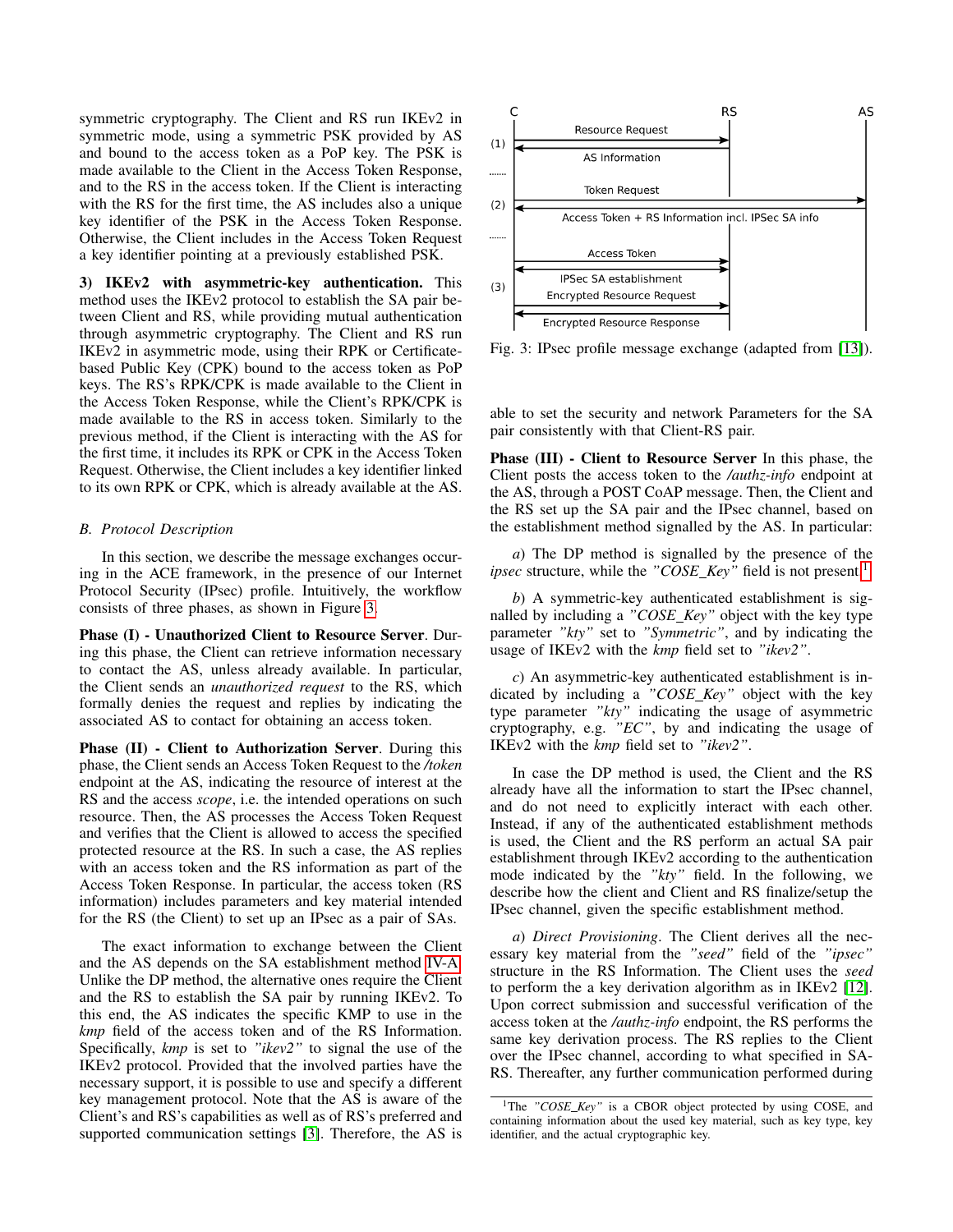<span id="page-6-1"></span>

Fig. 4: Evaluation setup

the lifetime of the access token occurs over the IPsec channel defined by the SA pair.

*b*) *Authenticated SA Establishment using IKEv2*. the Client and the RS run the IKEv2 protocol, and use the key material in the respectively received *"COSE key"* object in order to achieve mutual authentication. In particular, the Client posts the access token to the */authz-info* endpoint to the RS, which sends back the first IKEv2 message IKE SA INIT to acknowledge the correct reception of the access token. Depending on the type of key used as PoP Key (PoPK), i.e. symmetric or asymmetric, the IKEv2 protocol is executed in the corresponding mode [\[12\]](#page-8-11), i.e. PSK, CPK or RPK, with no modifications. If the IKEv2 execution is successfully completed, the Client and the RS agree on key material, parameters and algorithms used to enforce the IPsec channel.

#### <span id="page-6-0"></span>V. PERFORMANCE EVALUATION AND DISCUSSION

In this section we present the performance evaluation of the different key establishment methods for the ACE IPsec Framework, described in Section [IV.](#page-4-0) The implementation is written for Contiki OS [\[14\]](#page-8-13) based on existing libraries and protocol implementations [\[24\]](#page-8-24). In particular, our code was evaluated on the Zolertia Firefly platform, equipped with the CC2538 radio chipset, 32 kB of RAM and 512 kB of flash ROM [\[15\]](#page-8-14). A device of this class supports a power supply from two AA (AAA) batteries, each of which typically provides an energy content of 9.36 (5.07) KJ.

Our implementation leverage on hardware-based cryptography and utilizes the following algorithms: AES-CCM\* to secure the IEEE 802.15.4 link layer and the COSE objects; AES-128 to provide confidentiality for IPsec and IKEv2 with an 8-bytes long Initialization Vector (IV); ECC-DH with 256 bit Random ECP Group [\[25\]](#page-8-25), SHA-2 and a Hash-based MAC (HMAC) based on SHA-256 for the authenticated exchange of IKEv2 [\[26\]](#page-8-26), [\[27\]](#page-8-27). IPsec and IKEv2 traffic is encrypted using ESP in transport mode. The scenario to be evaluated is the following: a Client requests access a protected resource stored in a constrained RS. The authentication and authorization of this request are delegated to the AS. In our experimental setup the AS is as well a resource-constrained device and performs routing related activities. Namely, it is set as the root of the Direct Acyclic Graph (DAG) and

<span id="page-6-3"></span>

Fig. 5: Memory footprint comparison.

<span id="page-6-2"></span>TABLE I: ACE Packet size and access token size in Bytes

|              | Base | DP  | <b>IKE-PSK</b> | <b>IKE-CPK</b> |
|--------------|------|-----|----------------|----------------|
| (A)          | 10   | 10  | 10             | 666            |
| (B)          | 179  | 401 | 445            | 1697           |
| .C           | 188  | 299 | 321            | 947            |
| (F)          | 23   | 23  | 23             | 23             |
| Access Token | 172  | 283 | 305            | 931            |

performs housekeeping operations for Routing Protocol for Low-Power and Lossy Networks (RPL)[\[28\]](#page-8-28).

We evaluate four setup configurations: a baseline configuration (Base), i.e. the ACE Framework w.o. the IPsec profile; and the three key establishment methods: DP, Establishment with symmetric key authentication (**IKE-PSK**) and Establishment with asymmetric key authentication (IKE-CPK) [\[12\]](#page-8-11).

Our experimental results include: memory footprint, packet size and time and energy measurements. The latter measurements are evaluated as the shown in Figure [4](#page-6-1) which depicts where time and energy measurements are performed. This measurements are labeled as follows: (0) for Access Token decoding; (1) for the Client to AS Exchange; (2) for Access Token and RS Information encoding; (3) for the Client to RS Exchange; (4) for the Access Token setup; and (5) for the IPsec channel establishment.

In Table [I](#page-6-2) we provide the size of packets exchanged by our profile. The packet exchanges are labeled as in Figure [2.](#page-3-0) This measurements reflect the size of the CoAP messages. The last row of Table [I](#page-6-2) provides the size of the *Access token*, which has a big influence on the message size.

In Figure [5](#page-6-3) we provide the Memory Footprint evaluation results for the different SA establishment methods of the IPsec profile. We show the absolute value of ROM and RAM footprints for the setups configuration Base, DP, IKE-PSK and IKE-CPK.

Time measurements are collected using the system clock measured in system ticks. To convert our measurements to seconds the following formula is applied:

$$
time = \frac{sys \, clock}{ticks/second}
$$

Note that measurements (1) and (3) include network latency as round-trip time. Energy consumption measurements are divided into three contributions: energy spent at the CPU,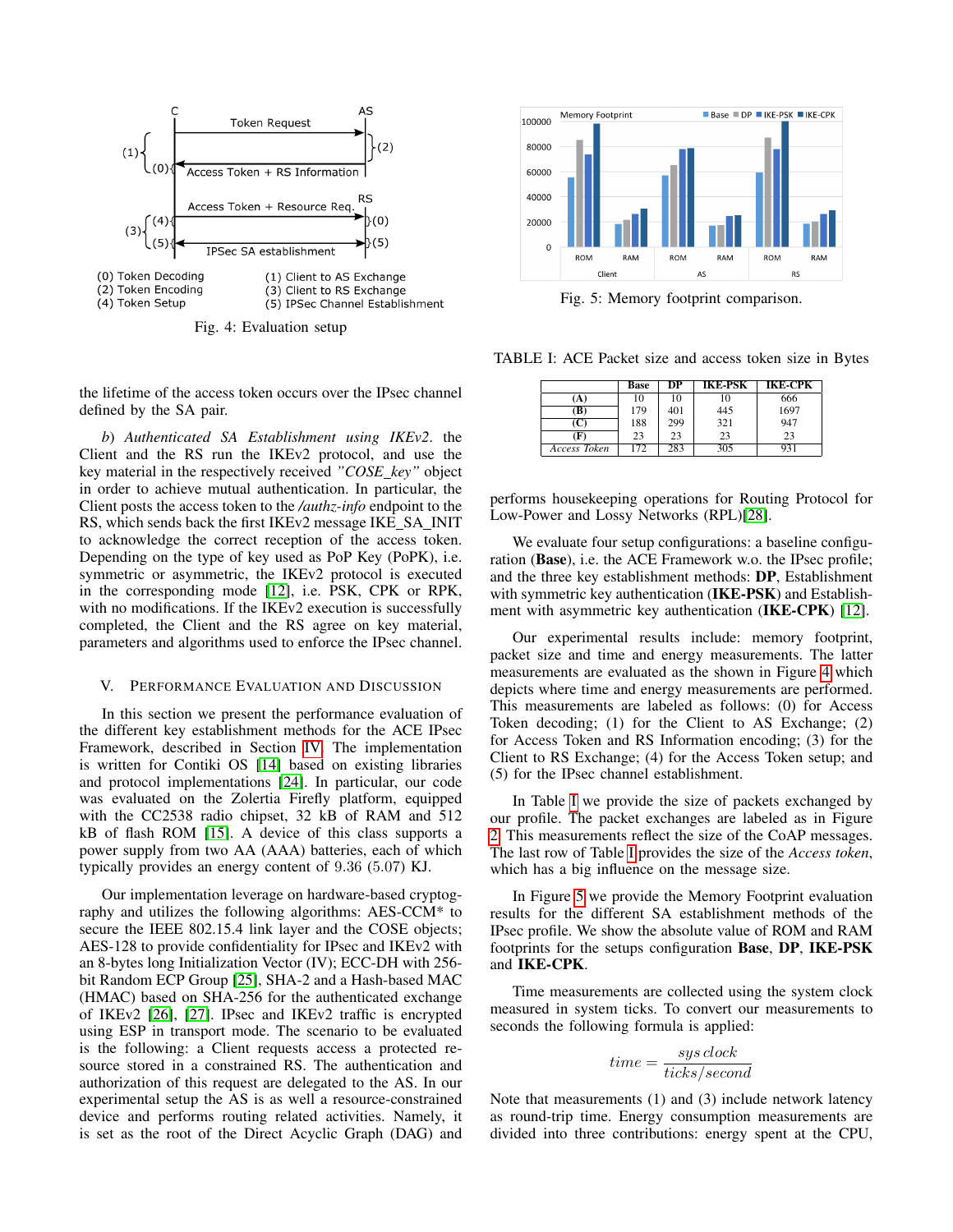<span id="page-7-0"></span>

Fig. 6: Token processing

<span id="page-7-1"></span>

Fig. 7: (1) Client to AS evaluation results

<span id="page-7-2"></span>

Fig. 8: (3) Client to RS evaluation results

<span id="page-7-3"></span>

Fig. 9: (5) Secure Channel Establishment

energy spent in transmission state (TX) and the energy spent in reception state (RX). To measure the energy consumed by the devices we use powertrace, a run-time power profiling mechanism which is part of Contiki. This tool has an accuracy of 94% with an 0.6% overhead [\[29\]](#page-8-29). The energy consumption out of the powertrace measurements is computed as follows:

$$
energy = \frac{powertrace\ value * current * voltage}{ticks/second}
$$

For every setup configuration, 20 runs of the protocol were considered. We give average results for successful handshakes without packet loss. Note that wireless communication can be lossy in constrained environments with a loss rate typically increasing for larger packet sizes. In this case, the handshake duration as well as the energy consumption increase due to the retransmission of the packets.

In Figure [6](#page-7-0) we show the time and energy results of the access token processing. On the right side of the figure we depict the contribution of the four steps involving token processing, i.e. (0) Token decoding performed at the Client and the RS, (2) Token encoding and (4) Token Setup, as in Figure [4.](#page-6-1) On the left side, we categorized these operations in crypto- and non-crypto-related actions.

The Client-to-AS message exchange results are shown in Figure [7.](#page-7-1) In this figure we can observe Client-to-AS network latency, processing time and energy consumption, i.e. measurement (1) in Figure [4.](#page-6-1) A comparable performance disregarding the SA establishment method can be observed. Namely, the Access Token Request/Response present a consistent behavior across the different setup configurations.

In Figure [8](#page-7-2) we show the Client-to-RS message exchange evaluation results, i.e. the measurement tag as (3) in Figure [4.](#page-6-1) We can observe that the results for the IKEv2-based methods are comparable with the IKE-CPK, showing a slightly bigger energy consumption. At the same time, DP time and energy results are notably lower than the IKE-based key establishment methods. The total energy spent in a DP establishment for (3) is on average 15 mJ, and the exchange is done in less than 1 ms on average.

The evaluation results of the the establishment of a secure channel between RS and the Client are shown in Figure [9.](#page-7-3) Note that only IKE-based establishments perform an IPsec SA establishment, since in the DP method the IPsec SAs are provided by the AS. The Client and the RS perform similarly during (5), as in Figure [4.](#page-6-1) This result is aligned with the symmetric nature of the IPsec protocol, since both ends of the communication play a similar role, unlike protocols like DTLS where there are a client and a server role with different responsibilities. However, within this symmetry, it is noticeable that for the RS, (5) takes longer than for the Client. The aforementioned difference reflects the fact that the RS is the initiator party of the IPsec channel establishment.

We can see that the energy spent in transmission state, label as TX in Figures [7,](#page-7-1) [8](#page-7-2) and [9](#page-7-3) appears negligible when compared with the energy spent at the CPU or in receiving state, labeled as RX in the aforementioned figures. On the other hand, RX measurements in the aforementioned figures represent a significant share of the energy spend during a protocol run. This behavior is due to the fact that the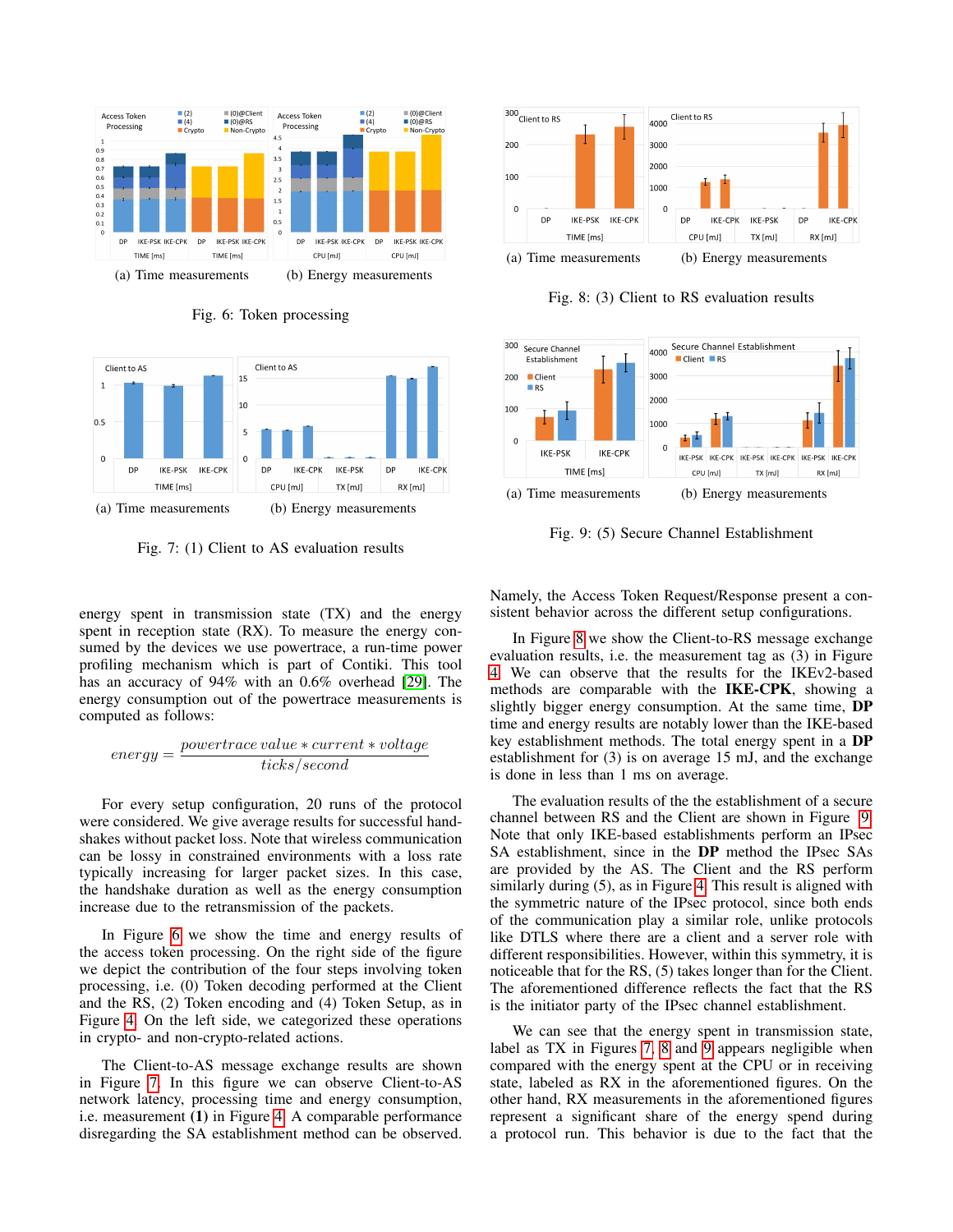reception state is always set to *on* in our resource-constrained devices. Energy optimization techniques such as Radio Dutycycle (RDC), specified and benchmarked in [\[30\]](#page-9-0), are out of the scope of this work

# VI. CONCLUSION

<span id="page-8-16"></span>This paper has presented our novel ACE IPsec profile for authentication and authorization in the IoT. Our profile enables the scalable and flexible establishment of IPsec communication channels between Clients and Resource Servers, while contextually enforcing fine-grained access control from the ACE framework. In particular, IPsec Security Associations can be either directly provided to Client and Resource Server, or established though the standard IKEv2 key management protocol. We have implemented the IPsec profile for the Contiki OS, and carried out an experimental performance evaluation, considering resource-constrained IoT devices of the Zolertia Firefly platform. Results show that, under different configurations and authentication modes, our ACE IPsec profile is affordable also in resource-constrained devices. Therefore, it is effectively deployable in IoT scenarios for successfully enforcing access control paired with IPsec-based secure communication. Future works will focus on implementing alternative profiles of ACE and comparing their performance in resource-constrained IoT settings.

## ACKNOWLEDGMENT

This work has been supported by the EIT-Digital High Impact Initiative ACTIVE; the EIT-Digital Master School; VINNOVA CEBOT; VINNOVA Eurostars SecureIoT; the DFG in the Collaborative Research Center CROSSING (project S1) and project C.1 within the RTG 2050 "Privacy and Trust for Mobile Users"; the EIT-Digital Master School.

#### **REFERENCES**

- <span id="page-8-0"></span>[1] S. Raza, H. Shafagh, K. Hewage, R. Hummen, and T. Voigt, "Lithe: Lightweight Secure CoAP for the Internet of Things," *Sensors Journal, IEEE*, vol. 13, no. 10, pp. 3711–3720, 2013.
- <span id="page-8-1"></span>[2] S. Raza, T. Chung, S. Duquennoy, D. Yazar, T. Voigt, and U. Roedig, "Securing internet of things with lightweight ipsec," 2011.
- <span id="page-8-2"></span>[3] L. Seitz, G. Selander, E. Wahlstroem, S. Erdtman, and H. Tschofenig, "Authentication and Authorization for Constrained Environments (ACE)," Internet Engineering Task Force, Internet-Draft draft-ietface-oauth-authz-10, Feb. 2018, work in Progress. [Online]. Available: <https://datatracker.ietf.org/doc/html/draft-ietf-ace-oauth-authz-10>
- <span id="page-8-3"></span>[4] D. Hardt, "The OAuth 2.0 Authorization Framework," RFC 6749, Oct. 2012. [Online]. Available:<https://rfc-editor.org/rfc/rfc6749.txt>
- <span id="page-8-4"></span>[5] S. Gerdes, O. Bergmann, C. Bormann, G. Selander, and L. Seitz, "Datagram Transport Layer Security (DTLS) Profile for Authentication and Authorization for Constrained Environments (ACE)," Internet Engineering Task Force, Internet-Draft draft-ietf-acedtls-authorize-03, Mar. 2018, work in Progress. [Online]. Available: <https://datatracker.ietf.org/doc/html/draft-ietf-ace-dtls-authorize-03>
- <span id="page-8-5"></span>[6] E. Rescorla and N. Modadugu, "Datagram Transport Layer Security Version 1.2," RFC 6347, Jan. 2012. [Online]. Available: <https://rfc-editor.org/rfc/rfc6347.txt>
- <span id="page-8-6"></span>[7] L. Seitz, F. Palombini, and M. Gunnarsson, "OSCORE profile of the Authentication and Authorization for Constrained Environments Framework," Internet Engineering Task Force, Internet-Draft draft-ietf-ace-oscore-profile-01, Mar. 2018, work in Progress. [Online]. Available: [https://datatracker.ietf.org/doc/html/](https://datatracker.ietf.org/doc/html/draft-ietf-ace-oscore-profile-01) [draft-ietf-ace-oscore-profile-01](https://datatracker.ietf.org/doc/html/draft-ietf-ace-oscore-profile-01)
- <span id="page-8-7"></span>[8] G. Selander, J. Mattsson, F. Palombini, and L. Seitz, "Object Security for Constrained RESTful Environments (OSCORE)," Internet Engineering Task Force, Internet-Draft draft-ietf-core-objectsecurity-09, Mar. 2018, work in Progress. [Online]. Available: <https://datatracker.ietf.org/doc/html/draft-ietf-core-object-security-09>
- <span id="page-8-8"></span>[9] K. Seo and S. Kent, "Security Architecture for the Internet Protocol," RFC 4301, Dec. 2005. [Online]. Available: [https:](https://rfc-editor.org/rfc/rfc4301.txt) [//rfc-editor.org/rfc/rfc4301.txt](https://rfc-editor.org/rfc/rfc4301.txt)
- <span id="page-8-9"></span>[10] S. Kent, "IP Authentication Header," RFC 4302, Dec. 2005. [Online]. Available:<https://rfc-editor.org/rfc/rfc4302.txt>
- <span id="page-8-10"></span>[11] -, "IP Encapsulating Security Payload (ESP)," RFC 4303, Dec. 2005. [Online]. Available:<https://rfc-editor.org/rfc/rfc4303.txt>
- <span id="page-8-11"></span>[12] C. Kaufman, P. E. Hoffman, Y. Nir, P. Eronen, and T. Kivinen, "Internet Key Exchange Protocol Version 2 (IKEv2)," RFC 7296, Oct. 2014. [Online]. Available:<https://rfc-editor.org/rfc/rfc7296.txt>
- <span id="page-8-12"></span>[13] S. Aragon, M. Tiloca, and S. Raza, "IPsec profile of ACE," Internet Engineering Task Force, Internet-Draft draft-aragon-aceipsec-profile-01, Oct. 2017, work in Progress. [Online]. Available: <https://datatracker.ietf.org/doc/html/draft-aragon-ace-ipsec-profile-01>
- <span id="page-8-13"></span>[14] "Contiki: The Open Source OS for the Internet of Things," [http://](http://www.contiki-os.org/) [www.contiki-os.org/,](http://www.contiki-os.org/) accessed: 30-09-2017.
- <span id="page-8-14"></span>[15] "Zolertia: Firefly," [http://zolertia.io/product/hardware/firefly,](http://zolertia.io/product/hardware/firefly) accessed: 30-09-2017.
- <span id="page-8-15"></span>[16] "Ipsec profile implementation for contiki," [https://gitlab.com/](https://gitlab.com/ace-ipsec-profile/internet-draft) [ace-ipsec-profile/internet-draft,](https://gitlab.com/ace-ipsec-profile/internet-draft) accessed: 27-12-2017.
- <span id="page-8-17"></span>[17] Z. Shelby, K. Hartke, and C. Bormann, "The Constrained Application Protocol (CoAP)," RFC 7252, Jun. 2014. [Online]. Available:<https://rfc-editor.org/rfc/rfc7252.txt>
- <span id="page-8-18"></span>[18] J. Schaad, "CBOR Object Signing and Encryption (COSE)," RFC 8152, Jul. 2017. [Online]. Available: [https://rfc-editor.org/rfc/rfc8152.](https://rfc-editor.org/rfc/rfc8152.txt) [txt](https://rfc-editor.org/rfc/rfc8152.txt)
- <span id="page-8-19"></span>[19] C. Bormann and P. E. Hoffman, "Concise Binary Object Representation (CBOR)," RFC 7049, Oct. 2013. [Online]. Available: <https://rfc-editor.org/rfc/rfc7049.txt>
- <span id="page-8-20"></span>[20] S. Sciancalepore, G. Piro, D. Caldarola, G. Boggia, and G. Bianchi, "OAuth-IoT: An access control framework for the Internet of Things based on open standards," in *2017 IEEE Symposium on Computers and Communications (ISCC)*, July 2017, pp. 676–681.
- <span id="page-8-21"></span>[21] R. W. Shirey, "Internet Security Glossary, Version 2," RFC 4949, Aug. 2007. [Online]. Available:<https://rfc-editor.org/rfc/rfc4949.txt>
- <span id="page-8-22"></span>[22] R. T. Fielding and J. F. Reschke, "Hypertext Transfer Protocol (HTTP/1.1): Semantics and Content," RFC 7231, Jun. 2014. [Online]. Available:<https://rfc-editor.org/rfc/rfc7231.txt>
- <span id="page-8-23"></span>[23] T. Bray, "The JavaScript Object Notation (JSON) Data Interchange Format," RFC 7159, Mar. 2014. [Online]. Available: [https:](https://rfc-editor.org/rfc/rfc7159.txt) [//rfc-editor.org/rfc/rfc7159.txt](https://rfc-editor.org/rfc/rfc7159.txt)
- <span id="page-8-24"></span>[24] M. Kovatsch, S. Duquennoy, and A. Dunkels, "A Low-Power CoAP for Contiki," in *Proceedings of the 8th IEEE International Conference on Mobile Ad-hoc and Sensor Systems (MASS 2011)*, Valencia, Spain, Oct. 2011.
- <span id="page-8-25"></span>[25] M. Lepinski and S. Kent, "Additional Diffie-Hellman Groups for Use with IETF Standards," RFC 5114, Jan. 2008. [Online]. Available: <https://rfc-editor.org/rfc/rfc5114.txt>
- <span id="page-8-26"></span>[26] P. E. Hoffman, "Use of Hash Algorithms in Internet Key Exchange (IKE) and IPsec," RFC 4894, May 2007. [Online]. Available: <https://rfc-editor.org/rfc/rfc4894.txt>
- <span id="page-8-27"></span>[27] S. Frankel and S. G. Kelly, "Using HMAC-SHA-256, HMAC-SHA-384, and HMAC-SHA-512 with IPsec," RFC 4868, May 2007. [Online]. Available:<https://rfc-editor.org/rfc/rfc4868.txt>
- <span id="page-8-28"></span>[28] R. Alexander, A. Brandt, J. Vasseur, J. Hui, K. Pister, P. Thubert, P. Levis, R. Struik, R. Kelsey, and T. Winter, "RPL: IPv6 Routing Protocol for Low-Power and Lossy Networks," RFC 6550, Mar. 2012. [Online]. Available:<https://rfc-editor.org/rfc/rfc6550.txt>
- <span id="page-8-29"></span>[29] A. Dunkels, J. Eriksson, N. Finne, and N. Tsiftes, "Powertrace: Network-level power profiling for low-power wireless networks," 04 2011.